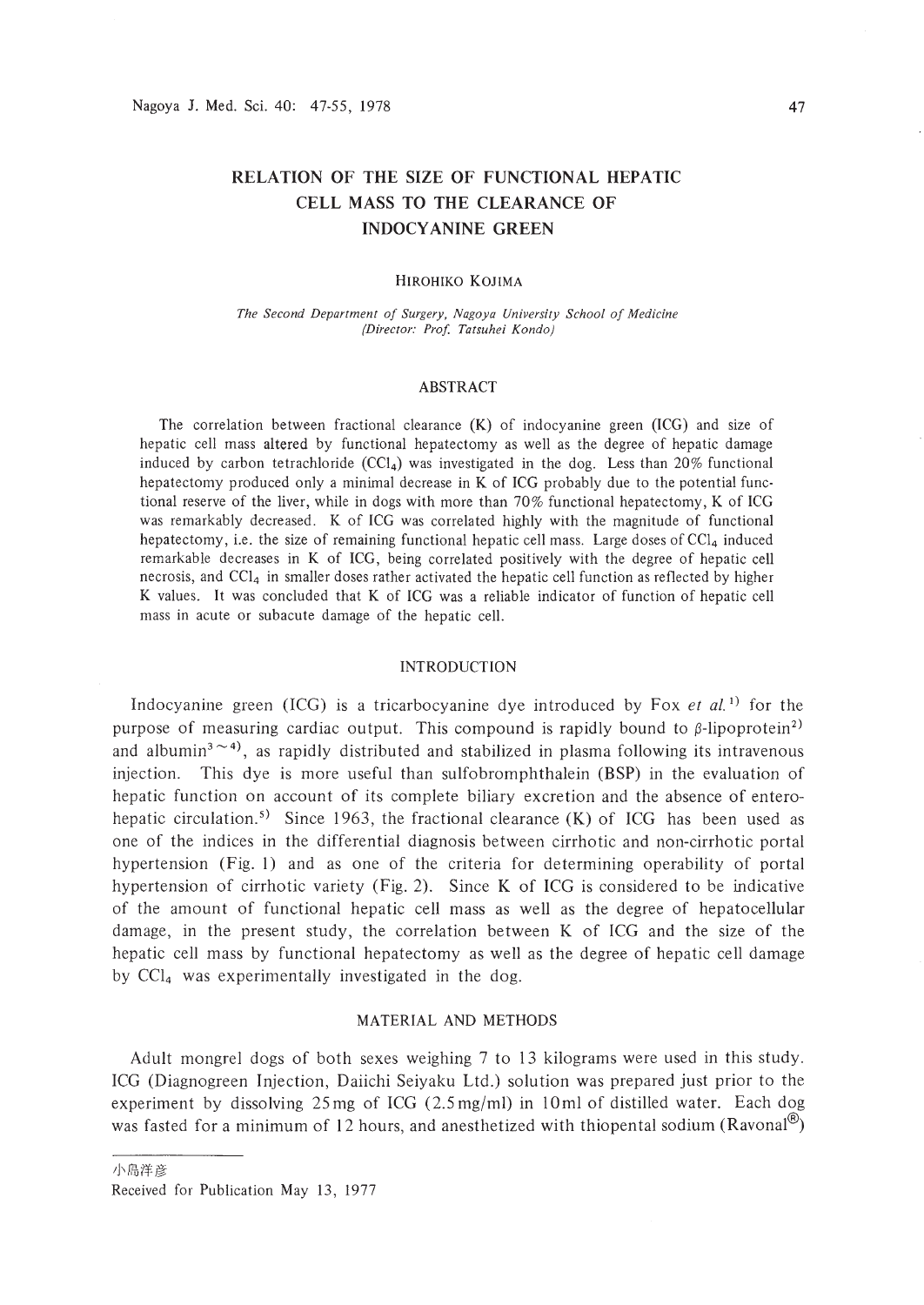

Fig. 1. Fractional clearance  $(K)$  of ICG (mean  $\pm$  S.D.) in non-cirrhotic and cirrhotic portal hypertension ( $p < 0.01$ ).

Fig. 2. Postoperative survival curve in cirrhotic portal hypertension.

 $200 - 500$  mg (i.v.). The femoral vein was cannulated with a polyethylene tube and was kept open by dripping saline solution. After obtaining control blood sample, ICG was injected into the tongue vein, in a dose of 0.25mg\* per kilogram of body weight. Subsequent blood sampling was made from the cannula in the femoral vein 3, 6, 9 and 12 minutes after injection of ICG. One ml of plasma was diluted with two ml of normal saline and ICG concentrations were determined spectrophotometrically (Hitachi 181 type) at wave length of  $805 \text{ m}\mu$ .

After a single intravenous injection of the indicator, the decay of plasma concentration follows an exponential law:  $C(t) = C_0 e^{-kt}$ , where  $C(t)$  is the concentration at the time of t;  $C_0$ , the theoretical concentration at the time of zero; e, the base of Naperian logarithm; k, fractional clearance or a constant. K will be calculated by the following formula:  $K =$  $\frac{ln 2}{t^{1/2}} = \frac{0.693}{t^{1/2}}$ , t<sup>1</sup>/<sub>2</sub>, the time when the plasma concentration has decayed to half of C<sub>0</sub>.

*STUDIES IN FUNCTIONALLY HEPATECTOMIZED DOGS:* Functional hepatectomy implies a procedure in which given liver lobes are functionally handicapped by simply ligating the pertinent portal and arterial blood vessels as well as bile ducts without removing the liver lobes (Fig. 3). Functional hepatectomies of varying scales were performed in 29 dogs. First, control K of ICG was estimated in dogs which were simply anesthetized and not yet surgically intervened, and laparotomy was made one hour later. The hepatic portal region was infiltrated with  $1\%$  lidocaine (Xylocaine<sup>®</sup>) in order to block any neural reflex which might possibly be caused by ligation of blood vessels or bile ducts. Functional

<sup>\*</sup> A preliminary experiment was done to determine the optimal ICG dose by testing with various doses of ICG, and it was found that K value of ICG given in a dose of 0.25 mg/kg reflected the hepatic function in dogs most sensitively. It was also confirmed that hepatic removal of ICG was exponential during the 12 min. period with nearly perfect linearity in the clearance plot. K value naturally decreased as ICG dose was increased. And it was also confirmed that anesthesia with thiopental sodium with or without laparotomy had no influence on K values with this dose.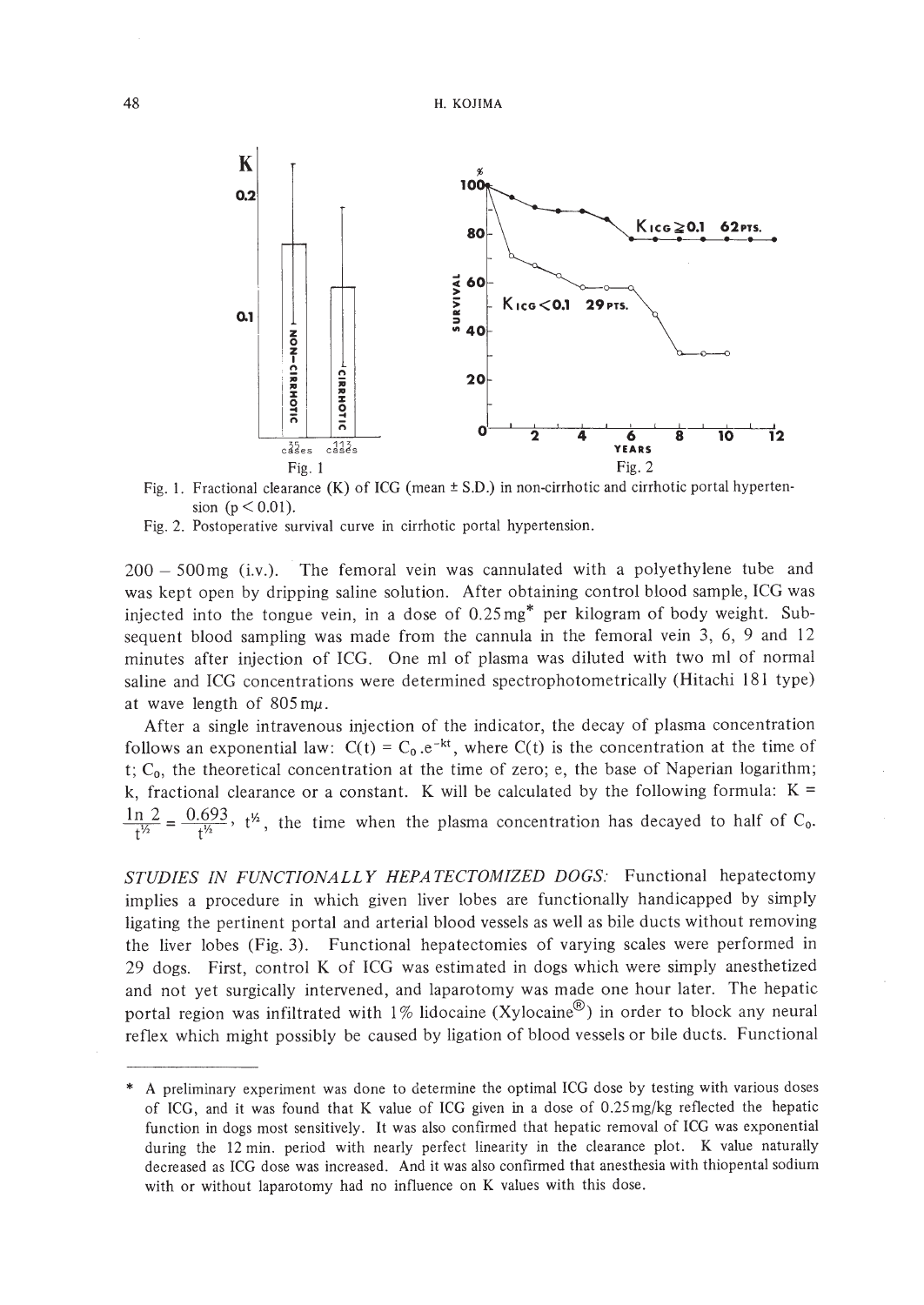

Fig. 3. Topography of the dog liver. C, caudate lobe; RL, right lateral; RC, right central; Q, quadrate; LC, left central; LL, left lateral; P, papillary.

hepatectomy was carried out as described. Care was' taken not to manipulate the hepatic lobes themselves to avoid any influence on their function. Eleven to 13% functional hepatectomies were made by ligation of hepatic artery, portal vein and bile duct of the caudate lobe; 17 to 30% hepatectomy, of caudate and right lateral lobes; 67 to 89% hepatectomy, of right central, quadrate, papillary, left central and left lateral lobes; 78 to 90% hepatectomy, of right central, quadrate, papillary, left central, left lateral and caudate lobes. After the abdomen was closed, an ICG study was conducted and then the dogs were sacrificed. The percentage of functional hepatectomy was retrospectively determined by weighing the liver lobes separately after exsanguination of the organ. According to the percentage of functional hepatectomy, the dogs were divided into the following six groups. Group A consisted of 3 dogs subjected to less than 20% functional hepatectomy; group B  $(25-30\%$  hepatectomy), 5 dogs; group C  $(65-74\%$  hepatectomy), 6 dogs; group D (75-79% hepatectomy), 5 dogs; group E (80-84% hepatectomy), 4 dogs; group F (85-90% hepatectomy), 5 dogs; group G (total functional hepatectomy), one dog.

*STUDIES IN CCl4 INTOXICA TED DOGS:* Twenty eight dogs were used. Control study of K of ICG was made following intravenous anesthesia, and then carbon tetrachloride (CCI<sub>4</sub>, special grade. Katayama Chemical) was injected subcutaneously in varying doses. After 24 hours, K of ICG was studied, and the serum glutamic oxaloacetic transaminase (GOT) and the serum glutamic pyruvic transaminase (GPT) were measured by Hitachi M400 autoanalyser, and liver biopsies were obtained for microscopic histological examinations. According to the dose level of  $CCI<sub>4</sub>$ , 28 dogs were divided into six groups. Group I (9 dogs) received no CCl<sub>4</sub>; group II (2 dogs),  $0.25$  ml CCl<sub>4</sub>/kg body weight; group III (4 dogs), 0.5 ml CCl<sub>4</sub>/kg; group IV (4 dogs), 1.0ml CCl<sub>4</sub>/kg; group V (4 dogs), 1.5 ml  $\text{CCl}_4/\text{kg}$ ; group VI (5 dogs), 2.0ml  $\text{CCl}_4/\text{kg}$ .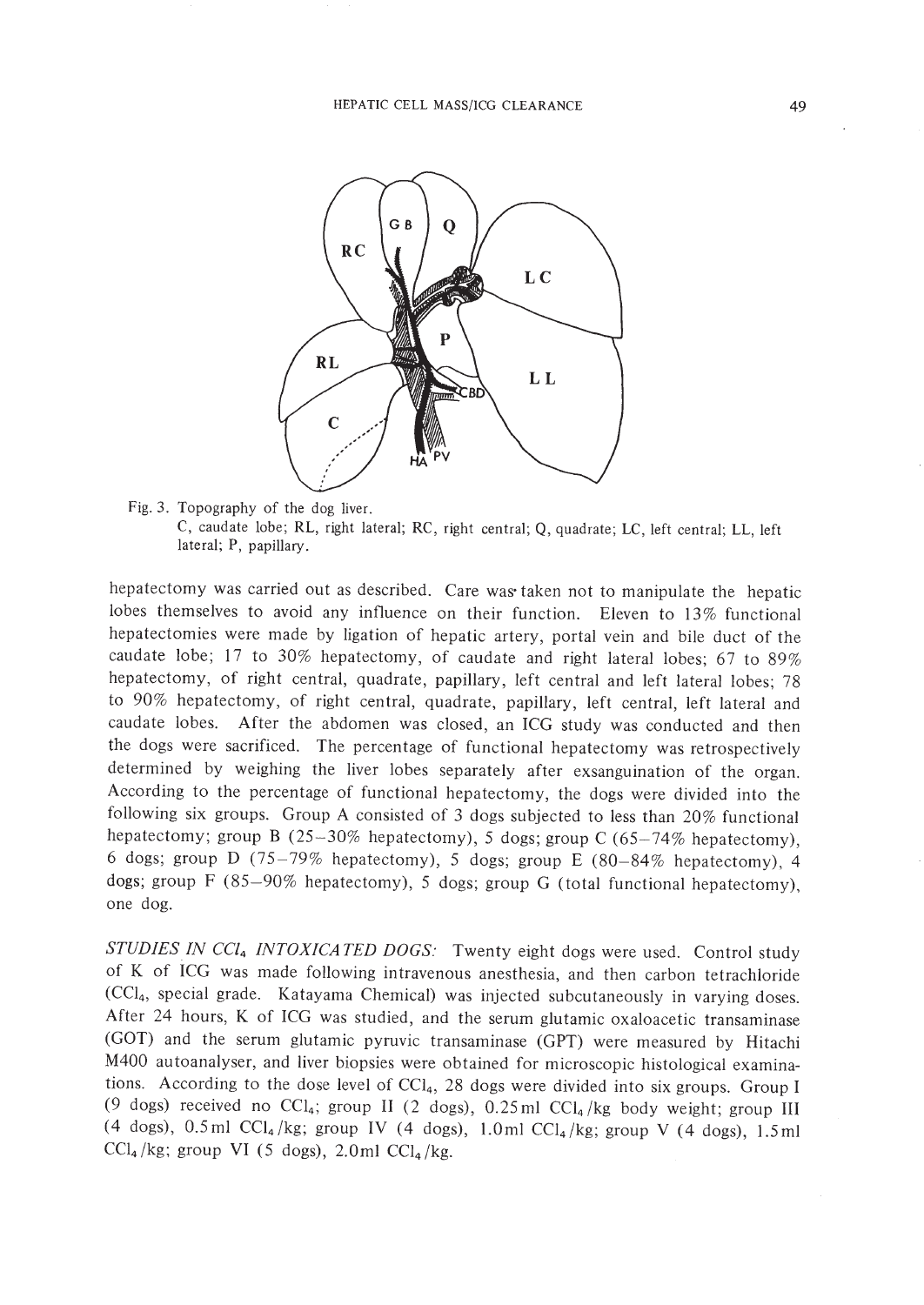### RESULTS

Results of the studies in dogs with functional hepatectomy are summarized in Table 1. Mean control K value was  $0.100 \pm 0.019$  min.<sup>-1</sup> (mean  $\pm$  S.D.) and K value and percentage of functional hepatectomy were in a negative correlation ( $r = -0.88$ ,  $p < 0.001$ ) (Fig. 4). For the purpose of expressing the function of the liver cell mass more precisely, a new concept of "changing rate of K" was employed, and this is defined by the following formula:<sup>6)</sup> changing rate of K =  $\frac{K$  after functional hepatectomy - K (control)  $\times$  100. Changing rate in 14% functional hepatectomy (Group A) was  $-3\%$ ; in 27% hepatectomy (Group B),  $-22\%$ ; in 72% hepatectomy (Group C),  $-44\%$ ; in 77% hepatectomy (Group D), -55%; in 82% hepatectomy (Group E), -64%; in 87% hepatectomy (Group F),  $-72\%$ . Deviation of changing rate from normal ( $\pm$  0%) was minimal in less than 20% functional hepatectomy, and changing rate increased its negativeness almost linearly as the percentage of functional hepatectomy increased up to 70%, but the curve showed a sharp drop beyond 70% (Fig. 5). K in total functional hepatectomy was measured in only one dog.

Table 1. K value and changing rate of K in each group of functional hepatectomy

|         | Percentage of<br>(functional)<br>hepatectomy) | K after<br>functional<br>hepatectomy $(min^{-1})$ | Changing rate of<br>K $(\%)$ |
|---------|-----------------------------------------------|---------------------------------------------------|------------------------------|
| Group A | $(13.7 \pm 3.1)$                              | $0.084 \pm 0.009$                                 | $-3.3 \pm 1.5$               |
| Group B | $(27.0 \pm 2.9)$                              | $0.085 \pm 0.020$                                 | $-21.6 \pm 6.4$              |
| Group C | $(71.5 \pm 2.9)$                              | $0.049 \pm 0.003$                                 | $-44.0 \pm 6.3$              |
| Group D | $(76.6 \pm 1.1)$                              | $0.048 \pm 0.007$                                 | $-55.4 \pm 14.3$             |
| Group E | $(82.3 \pm 1.3)$                              | $0.039 \pm 0.005$                                 | $-64.0 \pm 9.3$              |
| Group F | $(86.8 \pm 2.5)$                              | $0.026 \pm 0.002$                                 | $-72.4 \pm 3.3$              |
| Group G | (100)                                         | 0.013                                             | $-88.0$                      |





Fig. 5. Relationship between the percentage of functional hepatectomy and changing rate of K.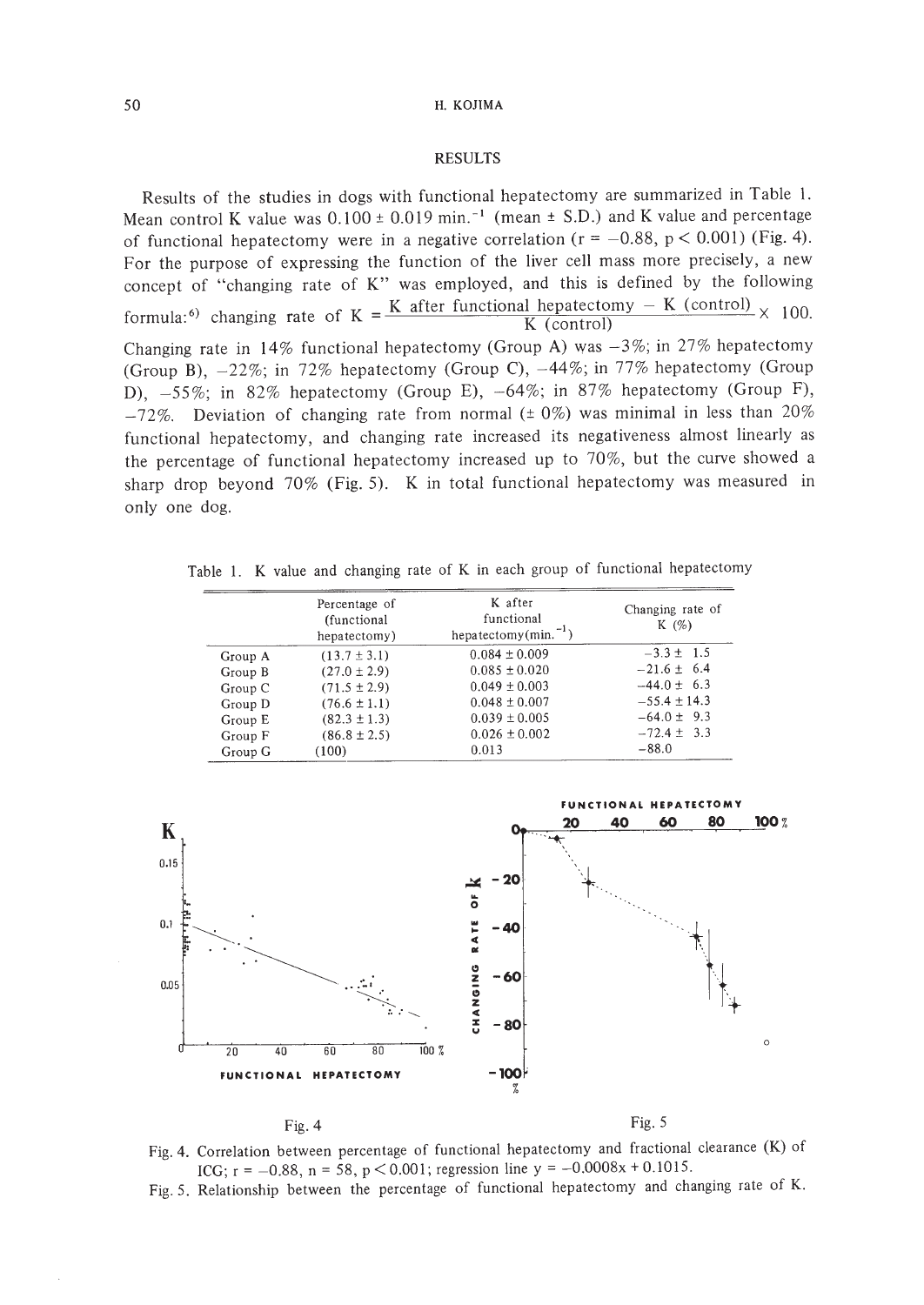|           | K 24 hrs. after<br>$CCl4$ injection | Changing rate<br>of K $(\%)$ | GOT mean (range)   | GPT mean (range)                |
|-----------|-------------------------------------|------------------------------|--------------------|---------------------------------|
| Group I   | $(0.101 \pm 0.030)^*$               |                              | $25(15 - 43)$      | $27(18-$<br>$-43$               |
| Group II  | $0.140 \pm 0.001$                   | $+22.9 \pm 1.8$              | $54(35 -$<br>73)   | $40 -$<br>52 (<br><sup>64</sup> |
| Group III | $0.112 \pm 0.008$                   | $+20.3 \pm 15.9$             | $64(25 - 83)$      | $34 -$<br>81)<br>50 (           |
| Group IV  | $0.085 \pm 0.031$                   | $-10.8 \pm 19.2$             | $152(30 - 352)$    | $39 - 600$<br>227(              |
| Group V   | $0.085 \pm 0.024$                   | $-11.5 \pm 21.0$             | $318(68 - 900)$    | $760(-94-1990)$                 |
| Group VI  | $0.044 \pm 0.018$                   | $-52.6 \pm 12.2$             | $1551(474 - 2750)$ | 2670 (1720-4050)                |

Table 2. K value, changing rate of K and serum GOT and GPT levels in each group of CCI<sub>4</sub> intoxication

No administration of  $CCl<sub>4</sub>$ .

The results of the studies in dogs with liver damage by  $CCl<sub>4</sub>$  are summarized in Table 2. Mean control K value in these dogs was  $0.101 \pm 0.030$  min.<sup>-1</sup> (mean  $\pm$  S.D.), serum GOT, 25 units (range 15-43), and serum GPT, 27 units (range 18-43) (Group I). K values 24 hours after injection of smaller doses of  $CCI<sub>4</sub>$  (groups II and III, the figures being  $0.140$ min.<sup>-1</sup> and  $0.112$  min.<sup>-1</sup> respectively) were higher than control (Group I). K values 24 hours after injection of larger doses of  $CCl<sub>4</sub>$  were very low (0.044 min.<sup>-1</sup>). However, all changing rates were positive in group II (range  $+22$  to  $+24\%$ ) as well as in group III (range  $+7$  to  $+43\%$ ). It may have indicated that hepatic function was better than control in dogs given smaller doses of  $CCl<sub>4</sub>$ . Changing rates were between  $-39$  to +4% in group IV and between  $-26$  to  $+8\%$  in group V. And all changing rates (range  $-33$ to  $-65\%$ ) were negative in group VI (Fig. 6). Serum GOT and GPT levels were within normal range or only modestly increased in dogs with positive changing rates. And serum GOT and GPT were markedly increased (GOT, over 325  $\mu$ . and GPT, over 600  $\mu$ .) in dogs with changing rate below  $-26\%$ . In group VI serum GOT and GPT levels were particularly high, i.e. mean GOT was 1551  $\mu$ . and mean GPT was 2670  $\mu$ . On microscopic examination,



Fig. 6. Changing rates 24 hours after administration of CCI4 in various doses.

the liver of dogs with positive or slightly negative changing rates showed vacuolized cytoplasm in the centrolobular area but the hepatic cells were preserved normally in the periportal zone and there was no destruction of lobular architecture (Fig. 7). Dogs with highly negative changing rates showed extensive centrolobular necrosis with extensive bleeding and normal hepatic cells were scarcely seen in group VI (Fig. 8).

ICG given intravenously is rapidly bound to plasma protein and as rapidly removed by the liver.<sup>3</sup> $\sim$ <sup>5</sup>) In contrast to BSP,<sup>7</sup> $\sim$ <sup>8</sup>) over 95% of administered ICG is recovered in the bile, $4$ ) no significant difference in dye concentration is observed between general peripheral arterial and venous blood, $3,5$ ) ICG is transferred less readily into the hepatic lymph after biliary obstruction,<sup>9)</sup> urine collected during a constant infusion of ICG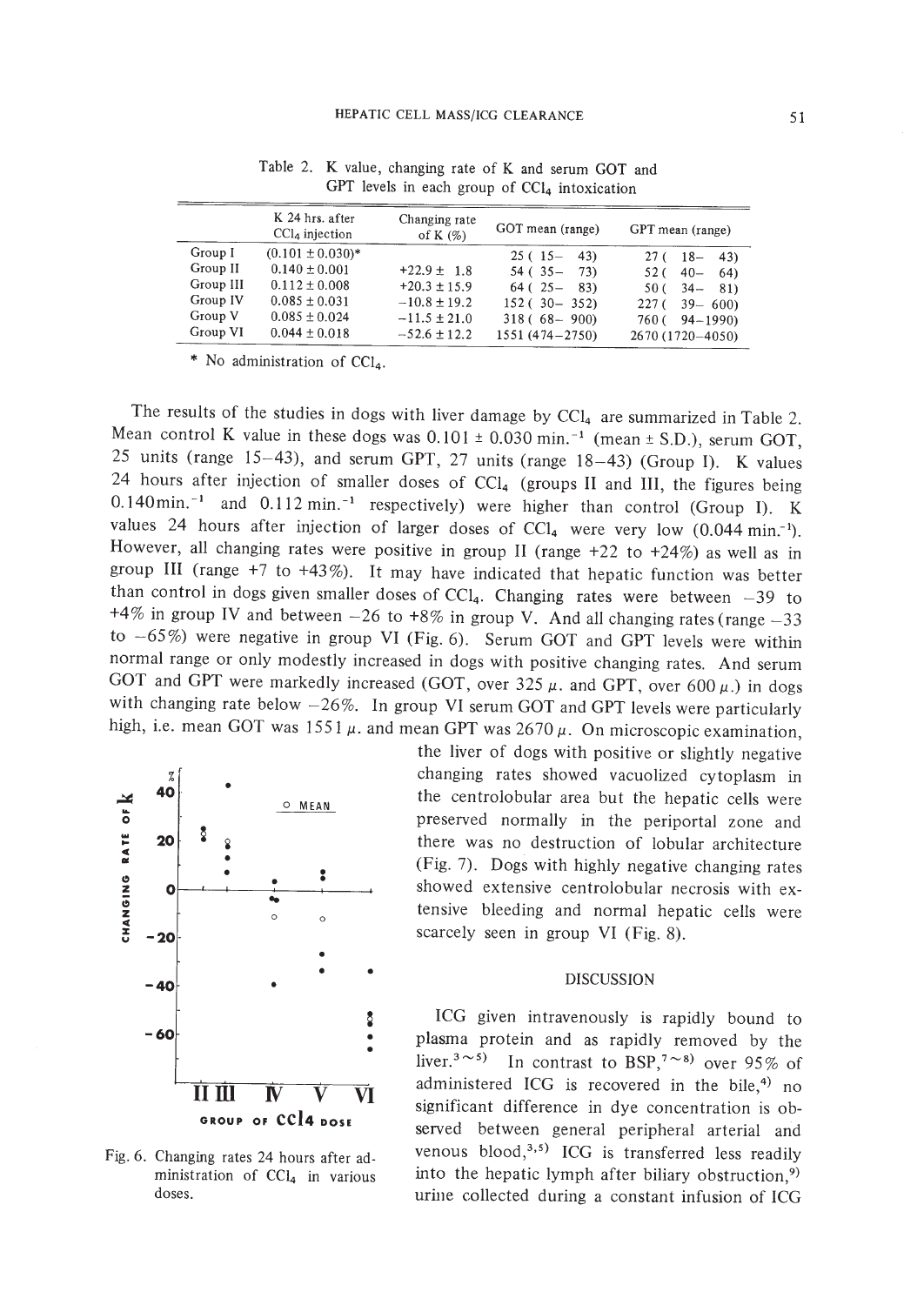

Fig. 7. Photomicrography of the liver acutely intoxicated with CCl<sub>4</sub> (Group III). Twenty-four hours after CCl<sub>4</sub> injection. K, 0.112 min.<sup>-1</sup>; changing rate, +18%; GOT, 82  $\mu$ ; GPT, 47 $\mu$ . Vacuolization of cytoplasm is seen. Hematoxylin.eosin stain. X 100.



Fig. 8. Photomicrography of the liver acutely intoxicated with  $\text{CC1}_4$  (Group VI). Twenty-four hours after CCI<sub>4</sub> injection. K, 0.029 min.<sup>-1</sup>; changing rate,  $-60\%$ ; GOT, 2750  $\mu$ .; GPI  $4050 \mu$ . Necrosis accompanied by bleeding is extensively seen, and the normal lobular architecture is scarcely seen. Hematoxylin-eosin stain. X 100.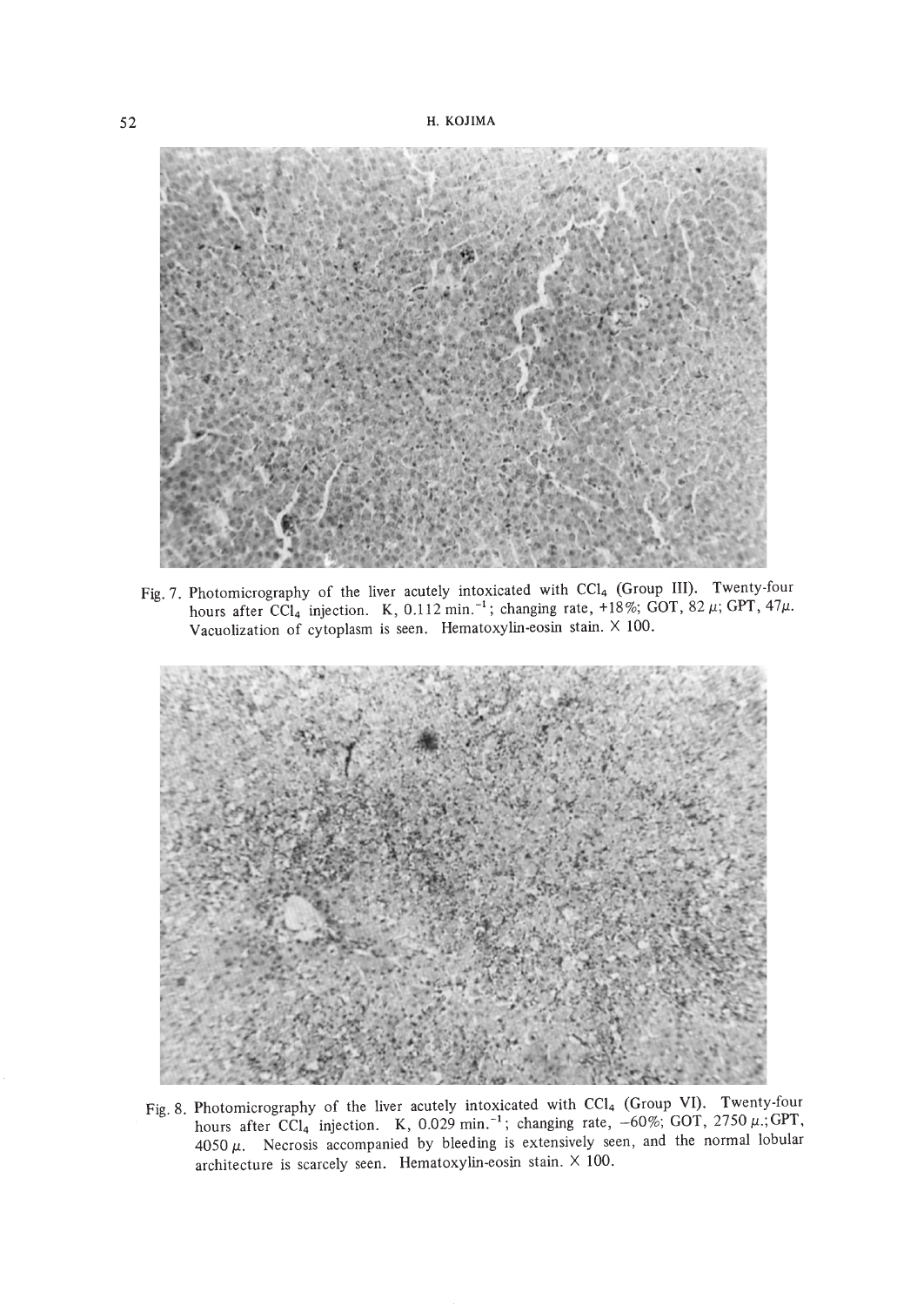contains no appreciable amount of dye,<sup>3 $\sim$ 5</sup>) and no entero-hepatic circulation has been confirmed.<sup>5,9)</sup> Therefore, ICG is considered to be more useful than BSP in the evaulation of hepatic function and hepatic blood flow.<sup>3,5,9</sup> $\sim$ 11) There have been many rereports<sup>3,5,9~10,12~15</sup>) that the clearance of ICG could be a valuable parameter in the differential diagnosis of various liver diseases. The clearance method provides an excellent and relatively simple means of assessing liver function.<sup>16)</sup> The theoretic formulation of the concept of hepatic clearance adapting the method and concept of renal clearance was first explicitly made by Lewis.<sup>17)</sup> Fauvert<sup>18</sup> suggested that the clearance could be in pathologic conditions of the liver, a simple method of evaluating the functional significance of impairment of the liver cells and the reduction of the hepatic blood flow, and that the clearance was a universal and fairly quantitative evaluation of the functional mass of the liver by exemplifying the changes in BSP clearance during the regeneration following partial hepatectomy in the rat. According to Rikkers *et al.*,<sup>19)</sup> K of ICG decreases as the dose of the dye is increased, as was testified by the preliminary experiment in the present study. For clinical purposes,  $0.25$  to 1.0mg/kg body weight of ICG has been used.<sup>3,5,9,11)</sup> Leevy *et al.*<sup>12</sup> reported that K in smaller dose of ICG was useful in evaluating hepatic function in patients with moderate to severe liver disease; and the larger dose was needed to detect mild hepatic disease, postulating that the working factor in removal of small dose might be liver blood flow rather than hepatocellular function, introducing the concept of the critical dose. Rikkers<sup>19</sup><sup> $\sim$ 20</sup>) and Moody<sup>21</sup> recommended that estimation of maximal removal rate of ICG provided a relatively reliable method of quantitating hepatic mass since the removal rate in the usual doses could not assess hepatic functional reserve adequately. On the other hand, Suzuki<sup>6)</sup> reported that K of ICG was more dependent on functional liver cell mass than on liver blood flow while K of Au 198 colloid was definitely dependent on liver blood flow. Nishiwaki<sup>22)</sup> and Ando<sup>23)</sup> were also of the opinion that, since K of ICG decreased in spite of increased hepatic blood flow in dogs with liver damage, K of ICG was useful in assessing hepatic function.

Less than 20% functional hepatectomy induced only a minimal decrease in K of ICG, presumably hepatic function being adequately compensated by the hepatic functional reserve. On the contrary, more than 70% functional hepatectomy caused a significant decrease in K of ICG (Fig. 5). These results may indicate that K of ICG has a good correlation with the functional hepatic cell mass. If these results could be applied to clinical material, K value of 0.1 min.<sup>-1</sup> (normal value of K,  $0.195 \pm 0.037$ ) would correspond to the hepatic function after 73% functional hepatectomy in dogs. It is reasonable, therefore, to set out the K value of 0.1 min.<sup> $-1$ </sup> or more as an index of operability in cirrhotic portal hypertension (Fig. 2) and to limit the extent of hepatectomy within 70% in general hepatectomy cases.

CCI4 produces histochemically detectable changes in the centrolobular hepatic parenchymal cells.<sup>24)</sup> It has been simply considered that administration of  $\text{CCl}_4$  decreases K of  $ICG^{9,22}$  The present study indicated, however, that changing rate of K of ICG increased more than normal control, when the dose of  $\text{CCl}_4$  was small, despite the induction of vacuolization of centrolobular hepatic cells as well as elevation of serum GOT and GPT levels. This fact may be explained by the hyperfunction of the intact hepatocyte in ICG uptake. Large amount of  $CCl<sub>4</sub>$  produced extensive hepatocyte necrosis and remarkable elevation of serum GOT and GPT, and K values decreased in parallel with the degree of reduction of functioning hepatic cell mass.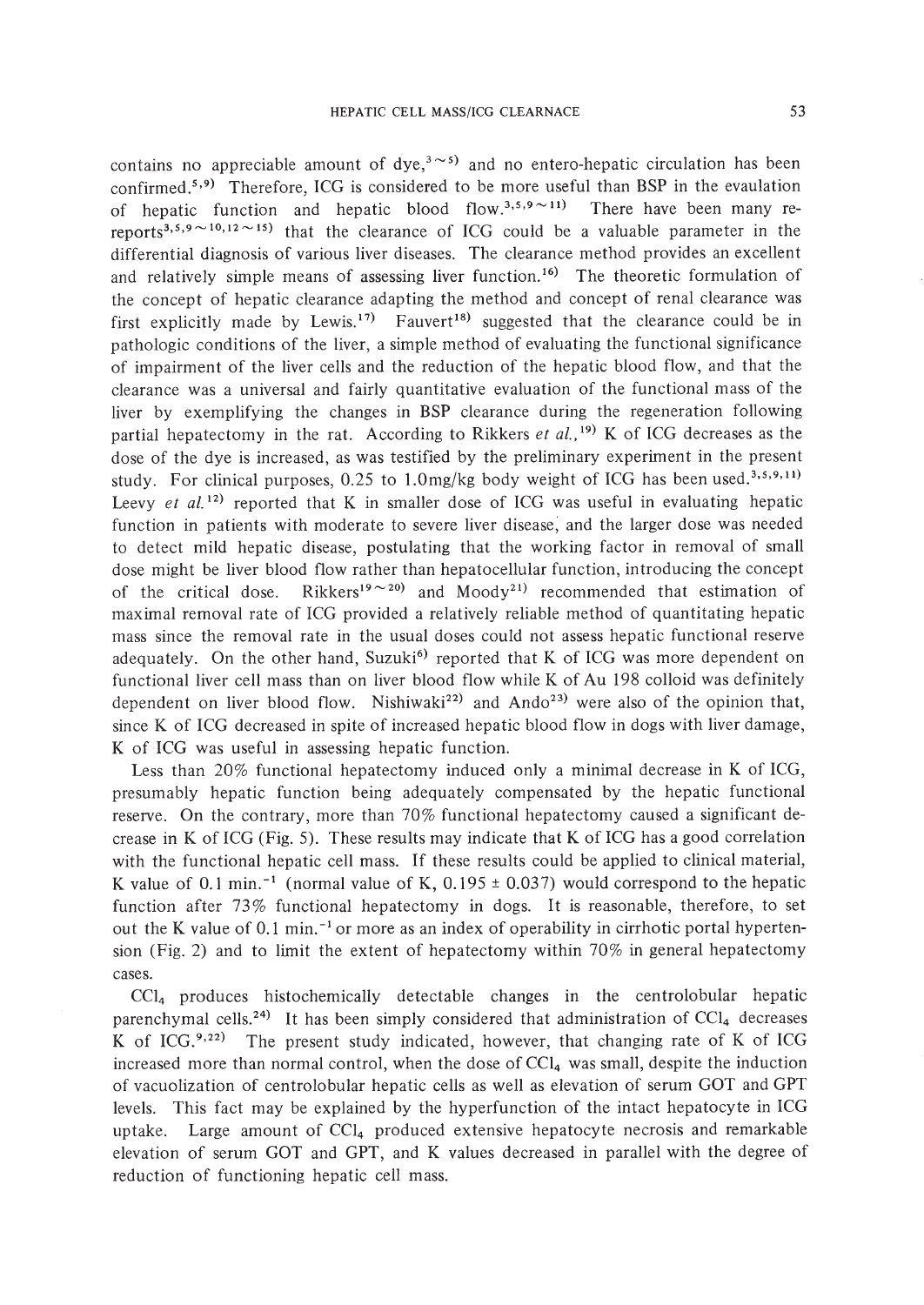# 54 H. KOJIMA

# ACKNOWLEDGEMENT

The author wishes to thank Professor T. Kondo, Associate Professor R. Hidemura and the members of the liver research group of the Second Department of Surgery, Nagoya University School of Medicine, for their generous support, criticism, and interest in this work.

This study was supported in part by the Research Grant from the Imanaga Medical Foundation.

#### REFERENCES

- I) Fox, 1. J., Brooker, L. G. S., Heseltine, D. W., Essex, H. E. and Wood, E. H., A tricarbocyanine dye for continuous recording of dilution curves in whole blood independent of variation in blood oxygen saturation, *Froc. Mayo Clin.,* 32,478-484, 1957.
- 2) Karnisaka, K., Yatsuji, Y. and Kameda, H., The binding of indocyanine green and organic anions to serum proteins in liver diseases, *Clin. Chim.,* 53, 255-264, 1974.
- 3) Cherrick, G. R., Stein, S. W., Leevy, C. M. and Davidson, C. S., Indocyanine green: Observation on its physical properties, plasma decay, and hepatic extraction, *J. Clin. Invest.,* 39,592-600, 1960.
- 4) Wheeler, H. 0., Cranston, W. 1. and Meltzer, J. 1., Hepatic uptake and biliary exretion of incocyanine green in the *dog,Proc. Soc. Exp. Bioi. Med.,* 99, 11-14, 1958.
- 5) Caesar, 1., Shaldon, S., Chiandussi, L., Guevara, L. and Sherlock, S., The use of indocyanine green in the measurement of hepatic blood flow and a test of hepatic function, *Clin. Sci.,* 21, 43-57, 1961.
- 6) Suzuki, H., Studies on hepatic circulation: Comparison of trapezoidal electromagnetic flowmetry to clearance methods with Au 198 colloid and indocyanine green, *Jap. J. Gastroenterol.,* 68, 196- 220,1971. (in Japanese with English summary)
- 7) Cohn, C., Levine, R. and Streicher, D., The rate of removal of intravenously injected bromsulphalein by the liver and extra hepatic tissues of the dog, *Am. J. Physiol.,* 150,299-303, 1947.
- 8) Lorber, S. H., Oppenheimer, M. 1., Shay, H., Lynch, P. and Siplet, H., Enterohepatic circulation of bromsulphalein: Intraduodenal, intraportal and intravenous dye administration in dogs, *Am.* J. *Physiol.,* 173,259-264, 1953.
- 9) Hunton, D. B., Bollman, J. L. and Hoffman, H. N., Studies of hepatic function with indocyanine green, *Gastroenterology,* 39, 713-724, 1960.
- 10) Banaszak, E. F., Stekiel, W. 1., Grace, P. A. and Smith, J. J., Estimation of hepatic blood flow using a single injection dye clearance method, *Am. J. Physiol.,* 198,877-880,1960.
- II) Leevy, C. M., Mendenhall, C. L., Lesko, W. and Howard, M. M., Estimation of hepatic blood flow with indocyanine green, *J. Clin. Invest.,* 41, 1169-1179, 1962.
- 12) Leevy, C. M., Smith, F., Longueville, 1., Paumgartner, G. and Howard, M. M., Indocyanine green clearance as a test for hepatic function, J. A. M. A., 200, 236-240, 1967.
- 13) Nambu, M., Hepatic clearance of indocyanine green in liver diseases, *Jap. J. Gastroenterol., 63,* 777-794, 1966. (in Japanese with English summary)
- 14) Namihisa, T., Nambu, M., Iijima, K., Ide, Y., Hisauchi, S., Sakurada, T., Lin, C., Kobayashi, Y., Morichika, K., Kasakura, E. and Watanabe, K., Hepatic function test by indocyanine green, *Acta Hepatol. Jap.,* 5, 114~120, 1963. (in Japanese)
- 15) Reemtsma, K., Hottinger, G. C., DeGraff, Jr. A. C. and Creech, Jr. O., The estimation of hepatic blood flow using indocyanine green, *Surg. Gynec. Obstet.,* 110, 353-356, 1960.
- 16) Wiegand, B. D., Ketterer, S. G. and Rapaport, E., The use of indocyanine green for the evaluation of hepatic function and blood flow in man, *Am. J. Dig. Dis.,* 5,427-436, 1960.
- 17) Lewis, A. E., Investigation of hepatic function by clearance techniques, *Am. J. Physiol., 63,* 54-61, 1950.
- 18) Fauvert, R. E., The concept of hepatic clearance, *Gastroenterology,* 37,603-616, 1959.
- 19) Rikkers, L. F. and Moody, F. G., Estimation of functional reserve of normal and regenerating dog livers, *Surgery,* 75,421-429, 1974.